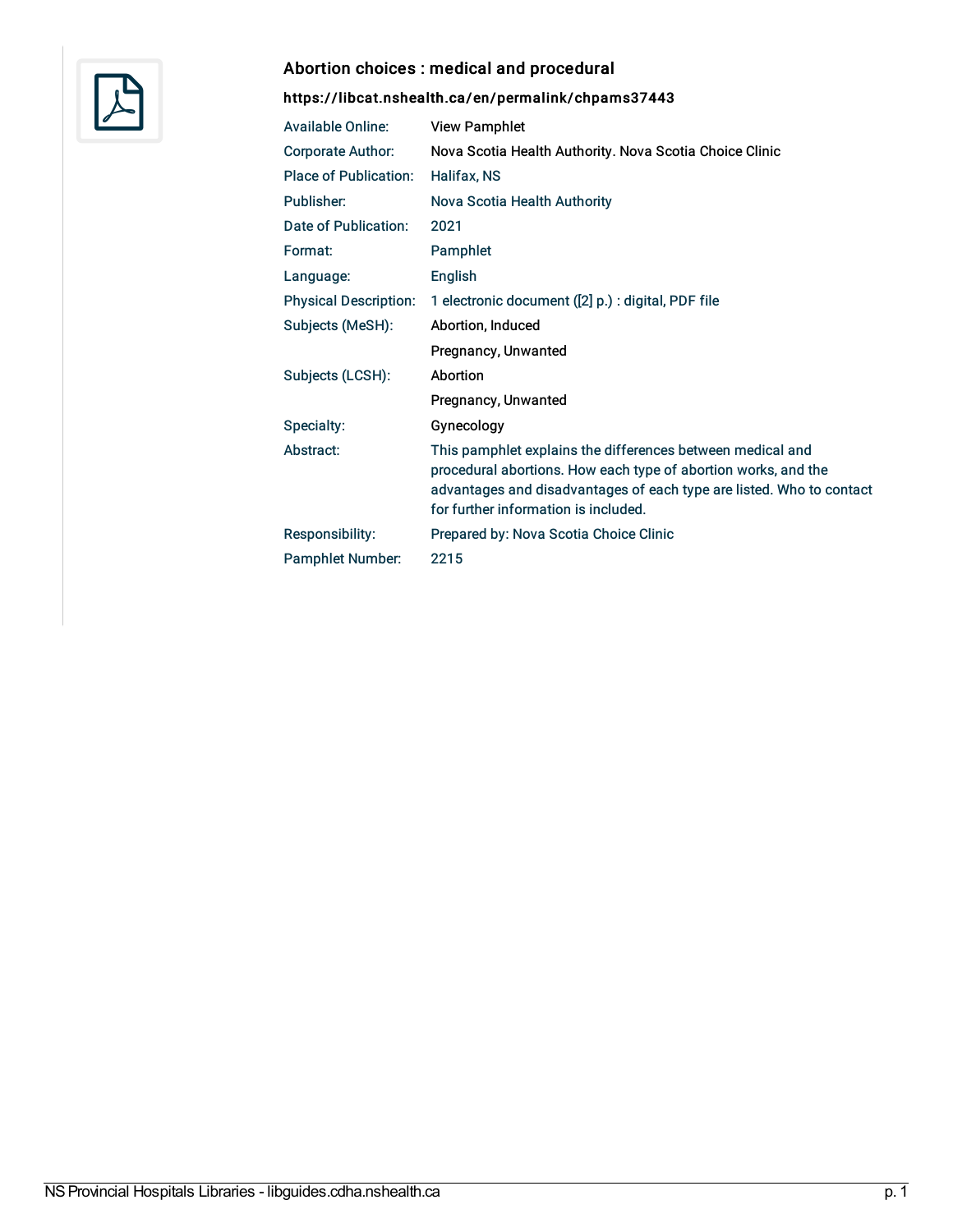

#### After your procedure

| <b>Available Online:</b>     | <b>View Pamphlet</b>                                                                                                                                                                                                                                                                                                                                                                                                                                                                                    |
|------------------------------|---------------------------------------------------------------------------------------------------------------------------------------------------------------------------------------------------------------------------------------------------------------------------------------------------------------------------------------------------------------------------------------------------------------------------------------------------------------------------------------------------------|
| <b>Corporate Author:</b>     | Nova Scotia Health Authority. Nova Scotia Choice Clinic                                                                                                                                                                                                                                                                                                                                                                                                                                                 |
| <b>Alternate Title:</b>      | After your abortion                                                                                                                                                                                                                                                                                                                                                                                                                                                                                     |
| <b>Place of Publication:</b> | <b>Halifax, NS</b>                                                                                                                                                                                                                                                                                                                                                                                                                                                                                      |
| Publisher:                   | Nova Scotia Health Authority                                                                                                                                                                                                                                                                                                                                                                                                                                                                            |
| Date of Publication:         | 2021                                                                                                                                                                                                                                                                                                                                                                                                                                                                                                    |
| Format:                      | Pamphlet                                                                                                                                                                                                                                                                                                                                                                                                                                                                                                |
| Language:                    | English                                                                                                                                                                                                                                                                                                                                                                                                                                                                                                 |
| <b>Physical Description:</b> | 1 electronic document ([6] p.) : digital, PDF file                                                                                                                                                                                                                                                                                                                                                                                                                                                      |
| Subjects (MeSH):             | Abortion, Induced                                                                                                                                                                                                                                                                                                                                                                                                                                                                                       |
|                              | Pregnancy, Unwanted                                                                                                                                                                                                                                                                                                                                                                                                                                                                                     |
| Subjects (LCSH):             | Abortion                                                                                                                                                                                                                                                                                                                                                                                                                                                                                                |
|                              | Pregnancy, Unwanted                                                                                                                                                                                                                                                                                                                                                                                                                                                                                     |
| Specialty:                   | Gynecology                                                                                                                                                                                                                                                                                                                                                                                                                                                                                              |
| Abstract:                    | Instructions for after your abortion are given, including a list of<br>activities to avoid for 24 hours (1 day). A list of symptoms that require<br>medical attention is provided. Information on preventing infection, what<br>to expect after you go home, and who to contact if you have questions<br>is given. A link to a feedback survey and contact information for free<br>counselling is provided. The French version of this pamphlet 2109,<br>"Après votre intervention", is also available. |
| Responsibility:              | Prepared by: Nova Scotia Choice Clinic                                                                                                                                                                                                                                                                                                                                                                                                                                                                  |
| <b>Pamphlet Number:</b>      | 1509                                                                                                                                                                                                                                                                                                                                                                                                                                                                                                    |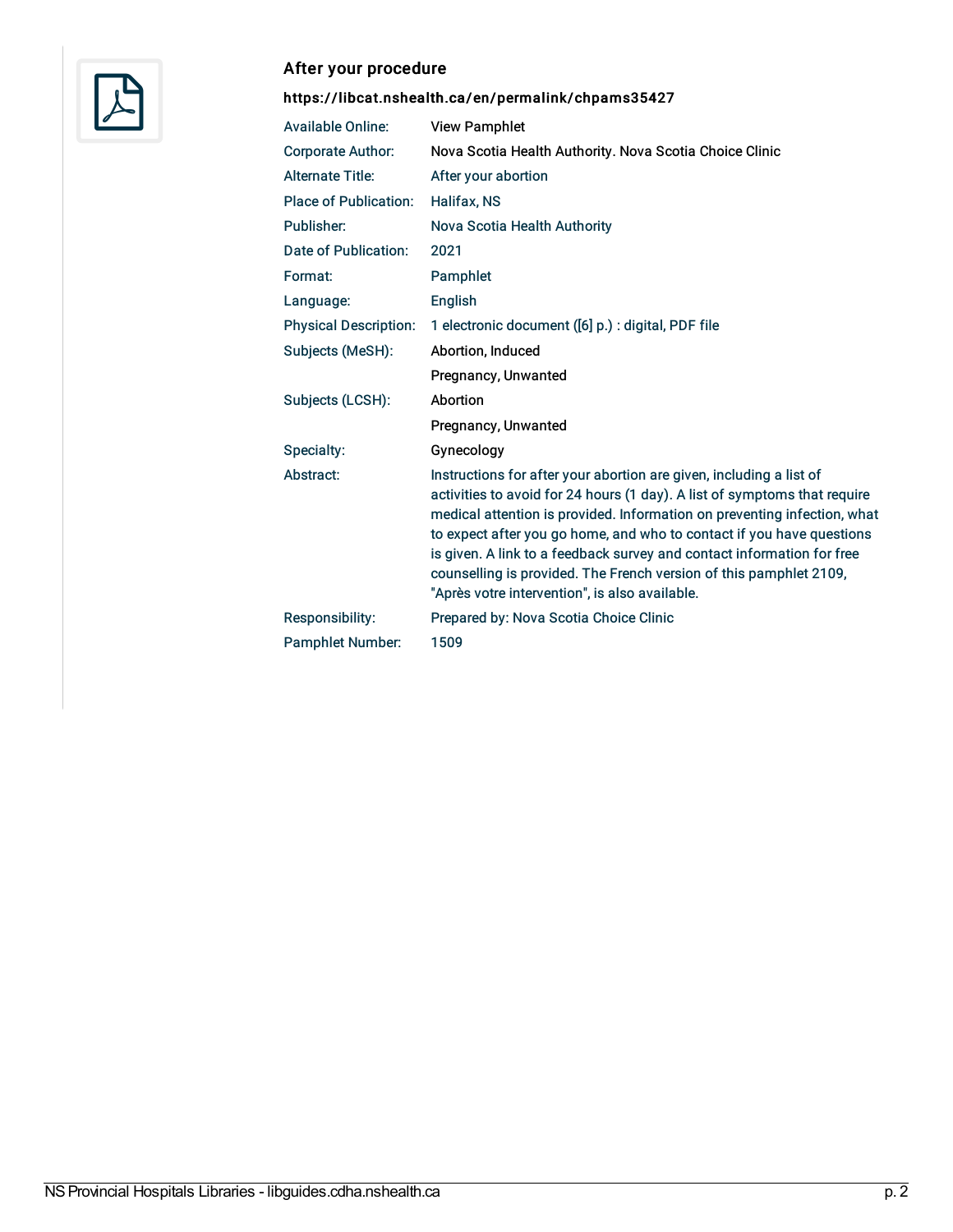

# Après votre intervention

| <b>Available Online:</b>     | <b>View Pamphlet</b>                                                                                                                                                                                                                                                                                                                                                                                                                                                                                                                                                                                                                                                                                                           |
|------------------------------|--------------------------------------------------------------------------------------------------------------------------------------------------------------------------------------------------------------------------------------------------------------------------------------------------------------------------------------------------------------------------------------------------------------------------------------------------------------------------------------------------------------------------------------------------------------------------------------------------------------------------------------------------------------------------------------------------------------------------------|
| <b>Corporate Author:</b>     | Nova Scotia Health Authority. Nova Scotia Choice Clinic                                                                                                                                                                                                                                                                                                                                                                                                                                                                                                                                                                                                                                                                        |
| <b>Alternate Title:</b>      | Après votre avortement                                                                                                                                                                                                                                                                                                                                                                                                                                                                                                                                                                                                                                                                                                         |
|                              | After your procedure                                                                                                                                                                                                                                                                                                                                                                                                                                                                                                                                                                                                                                                                                                           |
| <b>Place of Publication:</b> | Halifax, NS                                                                                                                                                                                                                                                                                                                                                                                                                                                                                                                                                                                                                                                                                                                    |
| Publisher:                   | Nova Scotia Health Authority                                                                                                                                                                                                                                                                                                                                                                                                                                                                                                                                                                                                                                                                                                   |
| Date of Publication:         | 2021                                                                                                                                                                                                                                                                                                                                                                                                                                                                                                                                                                                                                                                                                                                           |
| Format:                      | Pamphlet                                                                                                                                                                                                                                                                                                                                                                                                                                                                                                                                                                                                                                                                                                                       |
| Language:                    | French                                                                                                                                                                                                                                                                                                                                                                                                                                                                                                                                                                                                                                                                                                                         |
| <b>Physical Description:</b> | 1 electronic document ([6] p.) : digital, PDF file                                                                                                                                                                                                                                                                                                                                                                                                                                                                                                                                                                                                                                                                             |
| Subjects (MeSH):             | Abortion, Induced                                                                                                                                                                                                                                                                                                                                                                                                                                                                                                                                                                                                                                                                                                              |
|                              | Pregnancy, Unwanted                                                                                                                                                                                                                                                                                                                                                                                                                                                                                                                                                                                                                                                                                                            |
| Subjects (LCSH):             | Abortion                                                                                                                                                                                                                                                                                                                                                                                                                                                                                                                                                                                                                                                                                                                       |
|                              | Pregnancy, Unwanted                                                                                                                                                                                                                                                                                                                                                                                                                                                                                                                                                                                                                                                                                                            |
| Specialty:                   | Gynecology                                                                                                                                                                                                                                                                                                                                                                                                                                                                                                                                                                                                                                                                                                                     |
| Abstract:                    | Le dépliant fournit des instructions à suivre après votre avortement,<br>dont une liste des choses à éviter pendant 24 heures (une journée).                                                                                                                                                                                                                                                                                                                                                                                                                                                                                                                                                                                   |
|                              | Vous y trouverez une liste des symptômes qui exigent des soins<br>médicaux, ainsi que de l'information sur la prévention de l'infection, le<br>retour à la maison et les personnes à joindre si vous avez des<br>questions. On vous propose un lien vers un questionnaire de rétroaction<br>et les coordonnées pour obtenir du counseling gratuit.<br>This pamphlet is a French translation of "After Your Procedure"<br>pamphlet 1509. Instructions for after your abortion are given, including<br>a list of activities to avoid for 24 hours (1 day). A list of symptoms that<br>require medical attention is provided. Information on preventing<br>infection, what to expect after you go home, and who to contact if you |
|                              | have questions is given. A link to a feedback survey and contact<br>information for free counselling is provided.                                                                                                                                                                                                                                                                                                                                                                                                                                                                                                                                                                                                              |
| Responsibility:              | Prepared by: Nova Scotia Choice Clinic                                                                                                                                                                                                                                                                                                                                                                                                                                                                                                                                                                                                                                                                                         |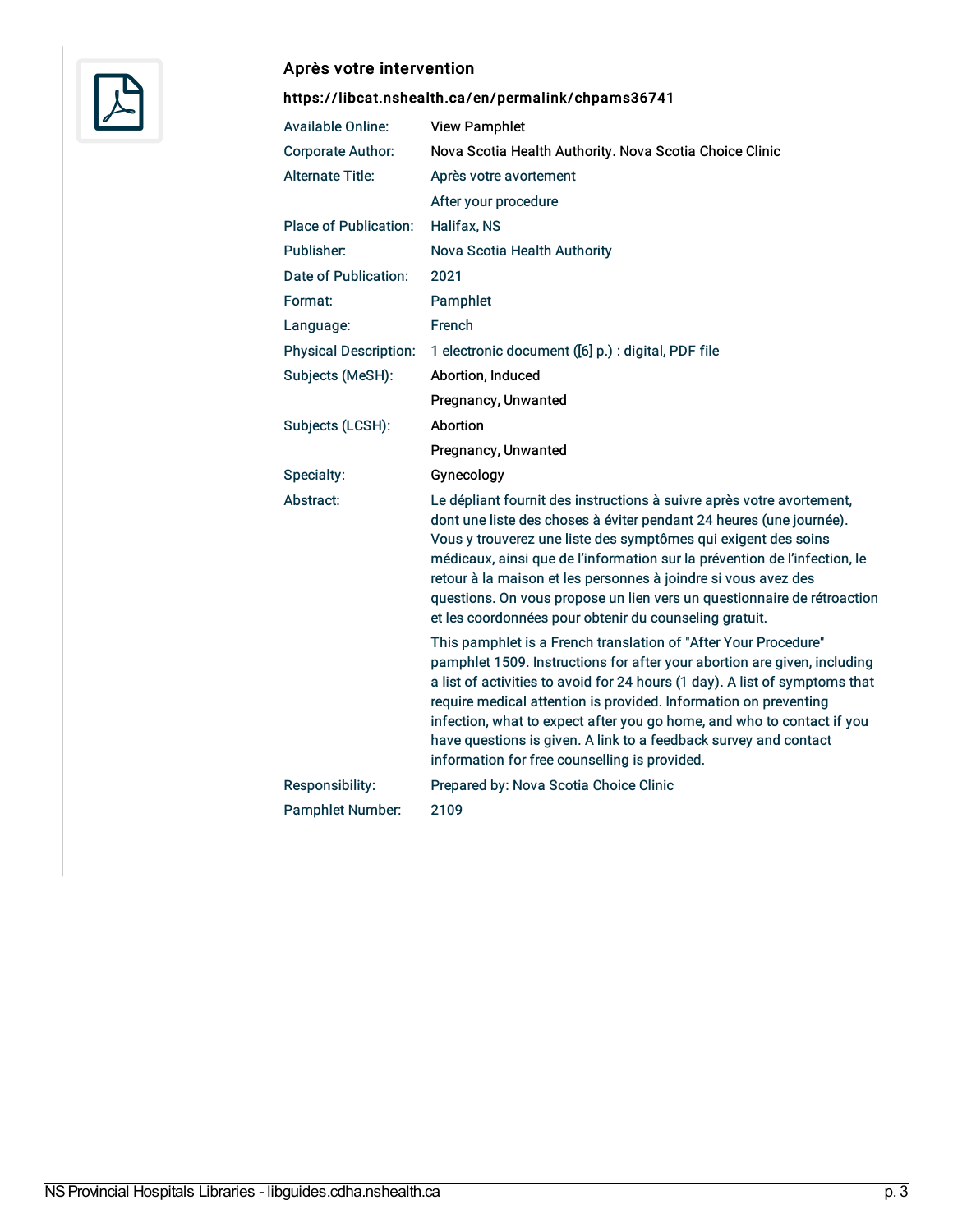

#### Avortement par instruments

| <b>Available Online:</b>     | <b>View Pamphlet</b>                                                                                                                                                                                                                                                                                                                       |
|------------------------------|--------------------------------------------------------------------------------------------------------------------------------------------------------------------------------------------------------------------------------------------------------------------------------------------------------------------------------------------|
| <b>Corporate Author:</b>     | Nova Scotia Health Authority. Nova Scotia Choice Clinic                                                                                                                                                                                                                                                                                    |
| <b>Alternate Title:</b>      | Procedural abortion                                                                                                                                                                                                                                                                                                                        |
| <b>Place of Publication:</b> | Halifax, NS                                                                                                                                                                                                                                                                                                                                |
| Publisher:                   | Nova Scotia Health Authority                                                                                                                                                                                                                                                                                                               |
| Date of Publication:         | 2021                                                                                                                                                                                                                                                                                                                                       |
| Format:                      | Pamphlet                                                                                                                                                                                                                                                                                                                                   |
| Language:                    | French                                                                                                                                                                                                                                                                                                                                     |
| <b>Physical Description:</b> | 1 electronic document ([2] p.) : digital, PDF file                                                                                                                                                                                                                                                                                         |
| Subjects (MeSH):             | Abortion, Induced                                                                                                                                                                                                                                                                                                                          |
|                              | Pregnancy, Unwanted                                                                                                                                                                                                                                                                                                                        |
| Subjects (LCSH):             | Pregnancy, Unwanted                                                                                                                                                                                                                                                                                                                        |
|                              | Abortion                                                                                                                                                                                                                                                                                                                                   |
| Specialty:                   | Gynecology                                                                                                                                                                                                                                                                                                                                 |
| Abstract:                    | La présente brochure explique ce qu'est l'avortement par instruments,<br>qui peut avoir un avortement par instruments, ce qui se passe durant<br>l'intervention et les risques possibles. On y indique ce à quoi vous<br>attendre après votre retour à la maison et qui contacter pour de plus<br>amples renseignements.                   |
|                              | This pamphlet is a French translation of "Procedural Abortion"<br>pamphlet 1832. This pamphlet explains what a procedural abortion is,<br>who can get a procedural abortion, what happens during a procedural<br>abortion, and possible risks. What to expect after you go home and who<br>to contact for further information is included. |
| Notes:                       | Previous title: Avortement chirurgical                                                                                                                                                                                                                                                                                                     |
| Responsibility:              | Prepared by: Nova Scotia Choice Clinic                                                                                                                                                                                                                                                                                                     |
| <b>Pamphlet Number:</b>      | 1862                                                                                                                                                                                                                                                                                                                                       |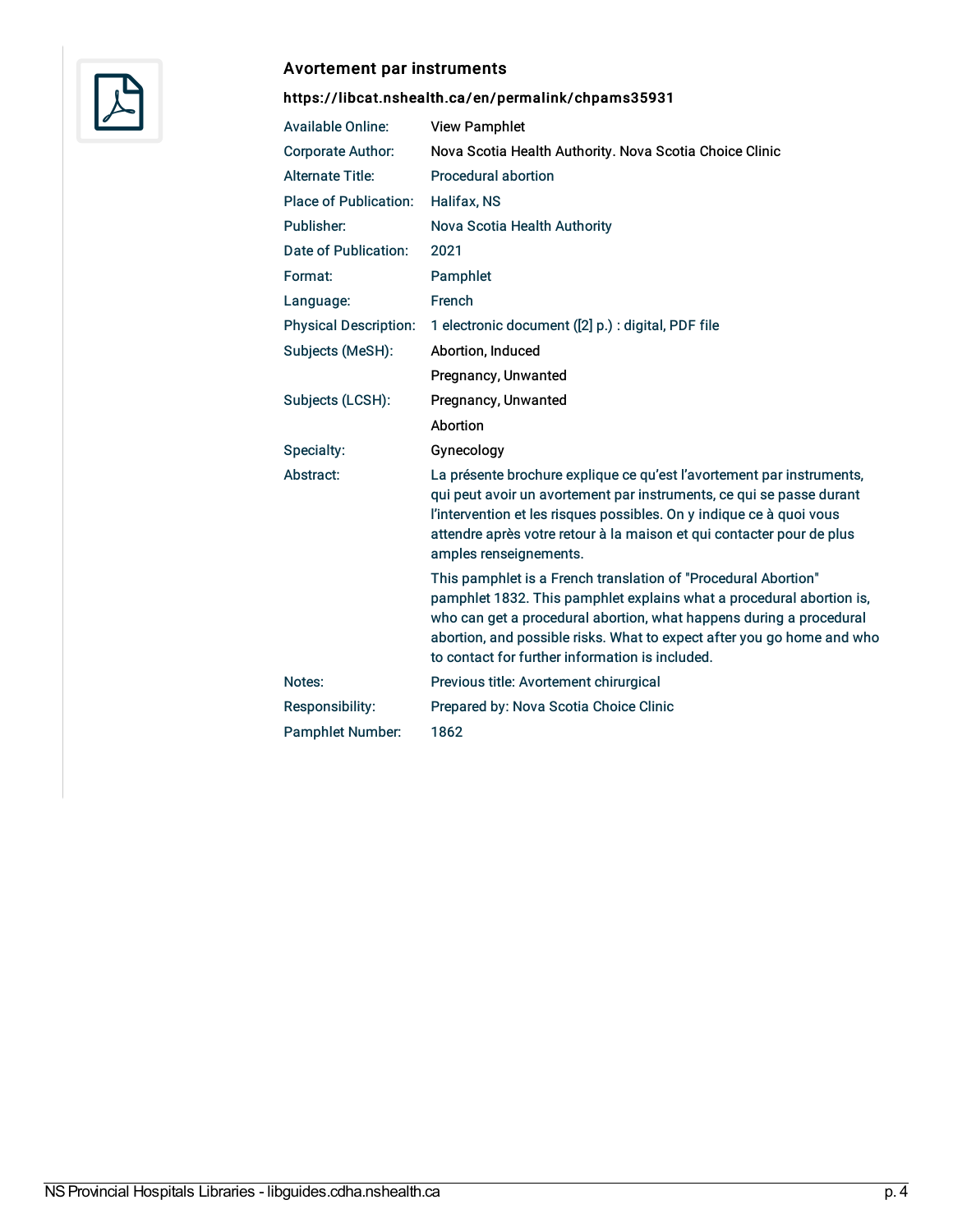

#### Avortement par médicaments

| <b>Available Online:</b>     | <b>View Pamphlet</b>                                                                                                                                                                                                                                                                                                                                                                                 |
|------------------------------|------------------------------------------------------------------------------------------------------------------------------------------------------------------------------------------------------------------------------------------------------------------------------------------------------------------------------------------------------------------------------------------------------|
| Corporate Author:            | Nova Scotia Health Authority. Nova Scotia Choice Clinic                                                                                                                                                                                                                                                                                                                                              |
| <b>Alternate Title:</b>      | <b>Medical abortion</b>                                                                                                                                                                                                                                                                                                                                                                              |
| <b>Place of Publication:</b> | <b>Halifax, NS</b>                                                                                                                                                                                                                                                                                                                                                                                   |
| Publisher:                   | Nova Scotia Health Authority                                                                                                                                                                                                                                                                                                                                                                         |
| Date of Publication:         | 2021                                                                                                                                                                                                                                                                                                                                                                                                 |
| Format:                      | Pamphlet                                                                                                                                                                                                                                                                                                                                                                                             |
| Language:                    | French                                                                                                                                                                                                                                                                                                                                                                                               |
| <b>Physical Description:</b> | 1 electronic document ([4] p.) : digital, PDF file                                                                                                                                                                                                                                                                                                                                                   |
| Subjects (MeSH):             | Abortion, Induced                                                                                                                                                                                                                                                                                                                                                                                    |
|                              | Pregnancy, Unwanted                                                                                                                                                                                                                                                                                                                                                                                  |
| Subjects (LCSH):             | Pregnancy, Unwanted                                                                                                                                                                                                                                                                                                                                                                                  |
|                              | Abortion                                                                                                                                                                                                                                                                                                                                                                                             |
| Specialty:                   | Gynecology                                                                                                                                                                                                                                                                                                                                                                                           |
| Abstract:                    | La présente brochure explique ce qu'est l'avortement par médicaments,<br>qui peut avoir un avortement par médicaments, ce qui se passe durant<br>l'intervention et les risques et effets secondaires possibles. Vous y<br>trouverez des instructions pour prendre le médicament Mifegymiso afin<br>de provoquer un avortement par médicaments et les coordonnées pour<br>obtenir plus d'information. |
|                              | This pamphlet is a French translation of "Medical Abortion" pamphlet<br>1831. This pamphlet explains what a medical abortion is, who can get<br>a medical abortion, what happens during a medical abortion, and<br>possible risks and side effects. Instructions for taking the medication<br>Mifegymiso to cause a medical abortion, and who to contact for further<br>information are included.    |
| Notes:                       | Previous title: Avortement médicamenteux                                                                                                                                                                                                                                                                                                                                                             |
| <b>Responsibility:</b>       | Prepared by: Nova Scotia Choice Clinic                                                                                                                                                                                                                                                                                                                                                               |
| <b>Pamphlet Number:</b>      | 1861                                                                                                                                                                                                                                                                                                                                                                                                 |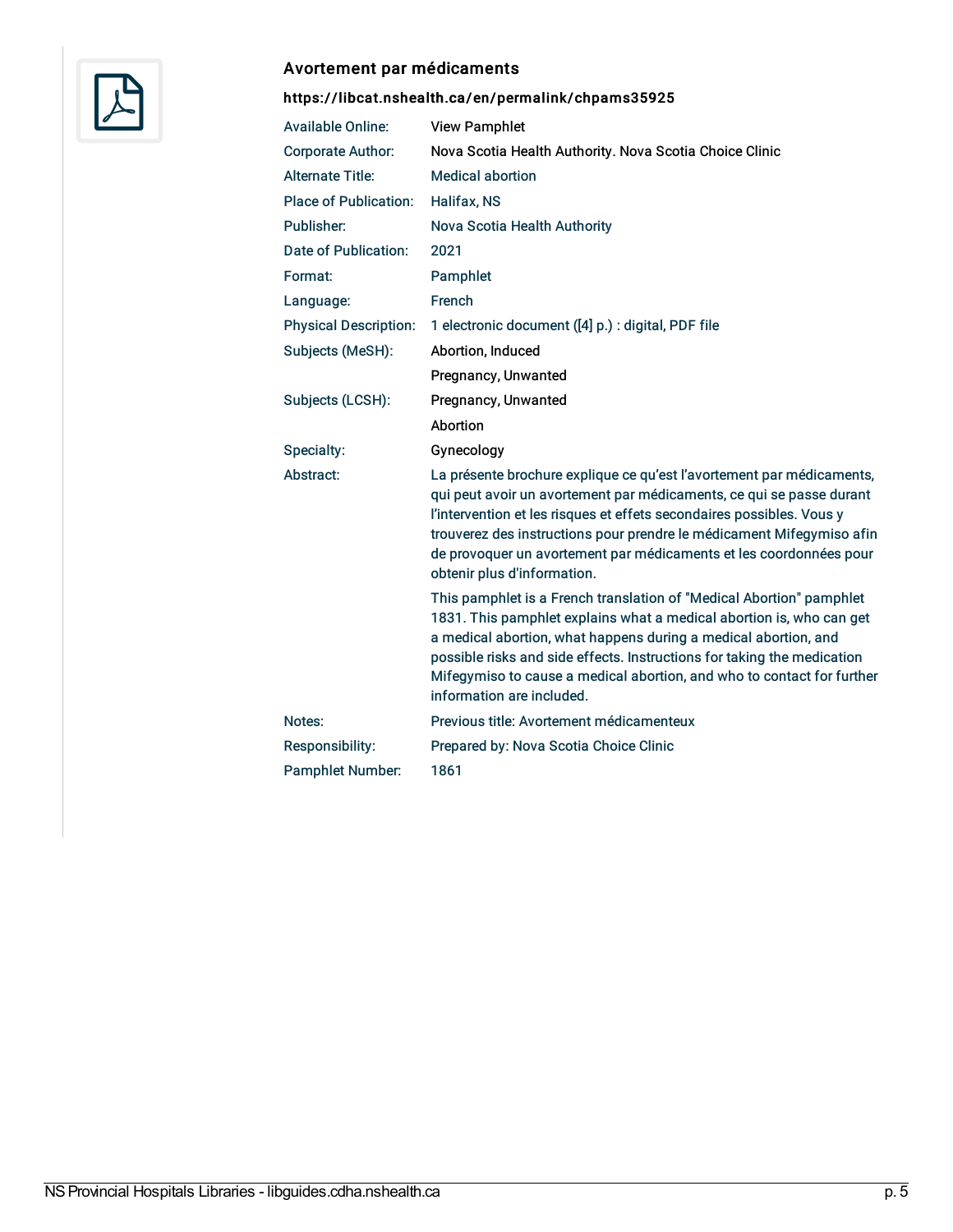

# Directives pour un avortement par médicaments (Mifegymiso)

| <b>Available Online:</b>     | <b>View Pamphlet</b>                                                                                                                                                                                                                                                                                                                                                                                                                                                              |
|------------------------------|-----------------------------------------------------------------------------------------------------------------------------------------------------------------------------------------------------------------------------------------------------------------------------------------------------------------------------------------------------------------------------------------------------------------------------------------------------------------------------------|
| <b>Corporate Author:</b>     | Nova Scotia Health Authority. Nova Scotia Choice Clinic                                                                                                                                                                                                                                                                                                                                                                                                                           |
| <b>Alternate Title:</b>      | Medical abortion (Mifegymiso) instructions                                                                                                                                                                                                                                                                                                                                                                                                                                        |
| <b>Place of Publication:</b> | <b>Halifax, NS</b>                                                                                                                                                                                                                                                                                                                                                                                                                                                                |
| Publisher:                   | Nova Scotia Health Authority                                                                                                                                                                                                                                                                                                                                                                                                                                                      |
| Date of Publication:         | 2021                                                                                                                                                                                                                                                                                                                                                                                                                                                                              |
| Format:                      | Pamphlet                                                                                                                                                                                                                                                                                                                                                                                                                                                                          |
| Language:                    | French                                                                                                                                                                                                                                                                                                                                                                                                                                                                            |
| <b>Physical Description:</b> | 1 electronic document ([4] p.) : digital, PDF file                                                                                                                                                                                                                                                                                                                                                                                                                                |
| Subjects (MeSH):             | Abortion, Induced                                                                                                                                                                                                                                                                                                                                                                                                                                                                 |
| Subjects (LCSH):             | Abortion                                                                                                                                                                                                                                                                                                                                                                                                                                                                          |
| Specialty:                   | Gynecology                                                                                                                                                                                                                                                                                                                                                                                                                                                                        |
| Abstract:                    | Ce dépliant explique comment prendre le médicament Mifegymiso pour<br>provoquer un avortement. Il précise de quoi vous aurez besoin, la façon<br>de prendre le médicament et les symptômes pour lesquels il faut<br>appeler la ligne téléphonique des infirmières de la Nova Scotia Choice<br>Clinic. Vous trouverez également des renseignements sur les relations<br>sexuelles, sur la contraception après l'utilisation du médicament<br>Mifegymiso et sur les soins de suivi. |
|                              | This is a French translation of the English pamphlet 1878, "Medical<br>abortion (Mifegymiso) instructions." This pamphlet explains how to<br>take the medication Mifegymiso to cause an abortion. It lists the<br>supplies you will need, how to take the medications, and symptoms<br>that require you to call the Nova Scotia Choice Clinic Nursing Line.<br>Information about sex and birth control after taking Mifegymiso, and<br>follow-up care is provided.                |
| Notes:                       | Previous title: Directives pour un avortement médicamenteux<br>(Mifegymiso)                                                                                                                                                                                                                                                                                                                                                                                                       |
| Responsibility:              | Prepared by: Nova Scotia Choice Clinic                                                                                                                                                                                                                                                                                                                                                                                                                                            |
| <b>Pamphlet Number:</b>      | 1886                                                                                                                                                                                                                                                                                                                                                                                                                                                                              |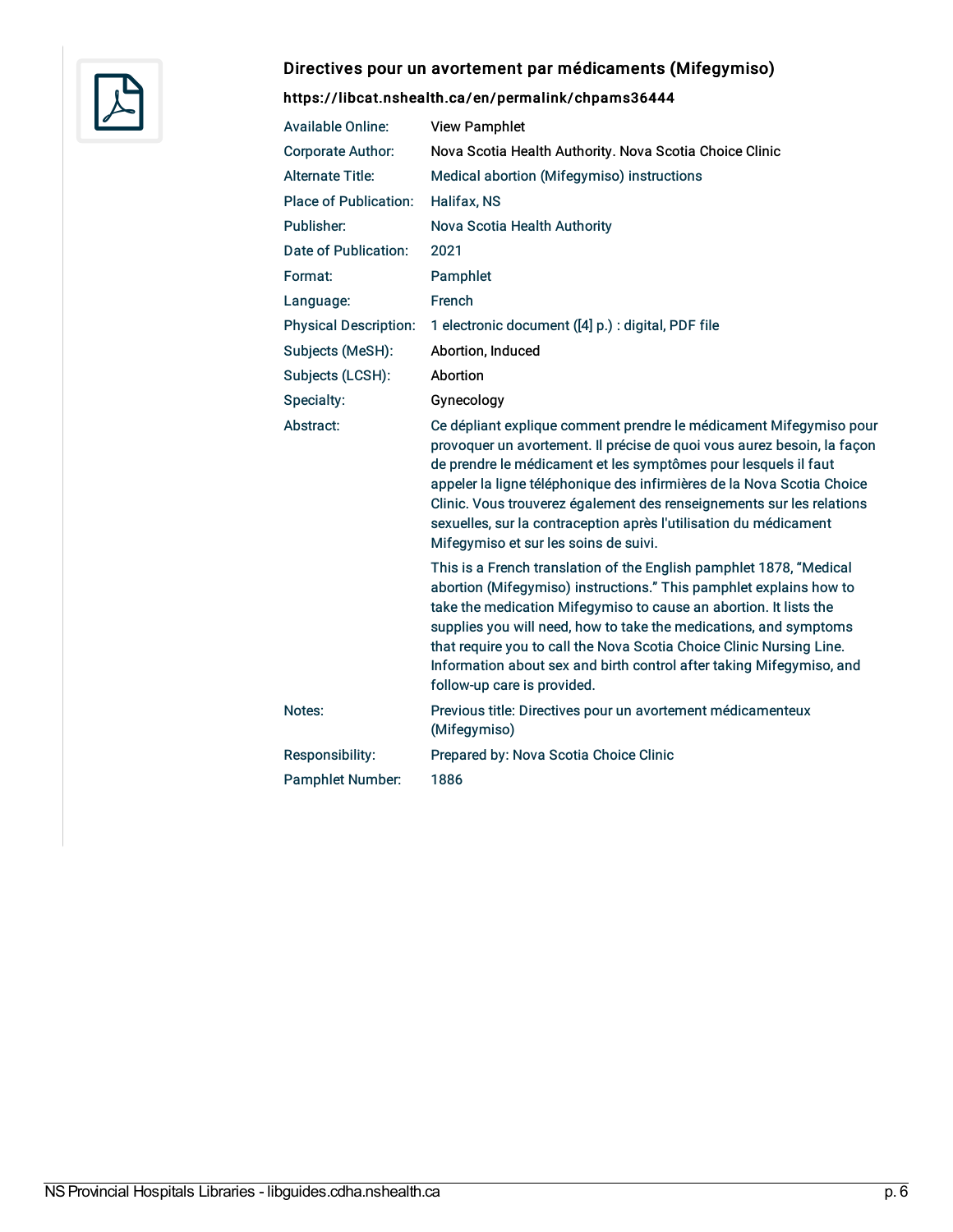

#### Medical abortion

| <b>Available Online:</b>     | <b>View Pamphlet</b>                                                                                                                                                                                                                                                                                                                                                                                              |
|------------------------------|-------------------------------------------------------------------------------------------------------------------------------------------------------------------------------------------------------------------------------------------------------------------------------------------------------------------------------------------------------------------------------------------------------------------|
| <b>Corporate Author:</b>     | Nova Scotia Health Authority. Nova Scotia Choice Clinic                                                                                                                                                                                                                                                                                                                                                           |
| <b>Place of Publication:</b> | Halifax, NS                                                                                                                                                                                                                                                                                                                                                                                                       |
| Publisher:                   | Nova Scotia Health Authority                                                                                                                                                                                                                                                                                                                                                                                      |
| Date of Publication:         | 2021                                                                                                                                                                                                                                                                                                                                                                                                              |
| Format:                      | Pamphlet                                                                                                                                                                                                                                                                                                                                                                                                          |
| Language:                    | <b>English</b>                                                                                                                                                                                                                                                                                                                                                                                                    |
| <b>Physical Description:</b> | 1 electronic document ([4] p.) : digital, PDF file                                                                                                                                                                                                                                                                                                                                                                |
| Subjects (MeSH):             | Abortion, Induced                                                                                                                                                                                                                                                                                                                                                                                                 |
|                              | Pregnancy, Unwanted                                                                                                                                                                                                                                                                                                                                                                                               |
| Subjects (LCSH):             | Abortion                                                                                                                                                                                                                                                                                                                                                                                                          |
|                              | Pregnancy, Unwanted                                                                                                                                                                                                                                                                                                                                                                                               |
| Specialty:                   | Gynecology                                                                                                                                                                                                                                                                                                                                                                                                        |
| Abstract:                    | This pamphlet explains what a medical abortion is, who can get a<br>medical abortion, what happens during a medical abortion, and<br>possible risks and side effects. Instructions for taking the medication<br>Mifegymiso to cause a medical abortion, and who to contact for further<br>information are included. The French version of this pamphlet 1861,<br>"Avortement par médicaments", is also available. |
| Responsibility:              | Prepared by: Nova Scotia Choice Clinic                                                                                                                                                                                                                                                                                                                                                                            |
| <b>Pamphlet Number:</b>      | 1831                                                                                                                                                                                                                                                                                                                                                                                                              |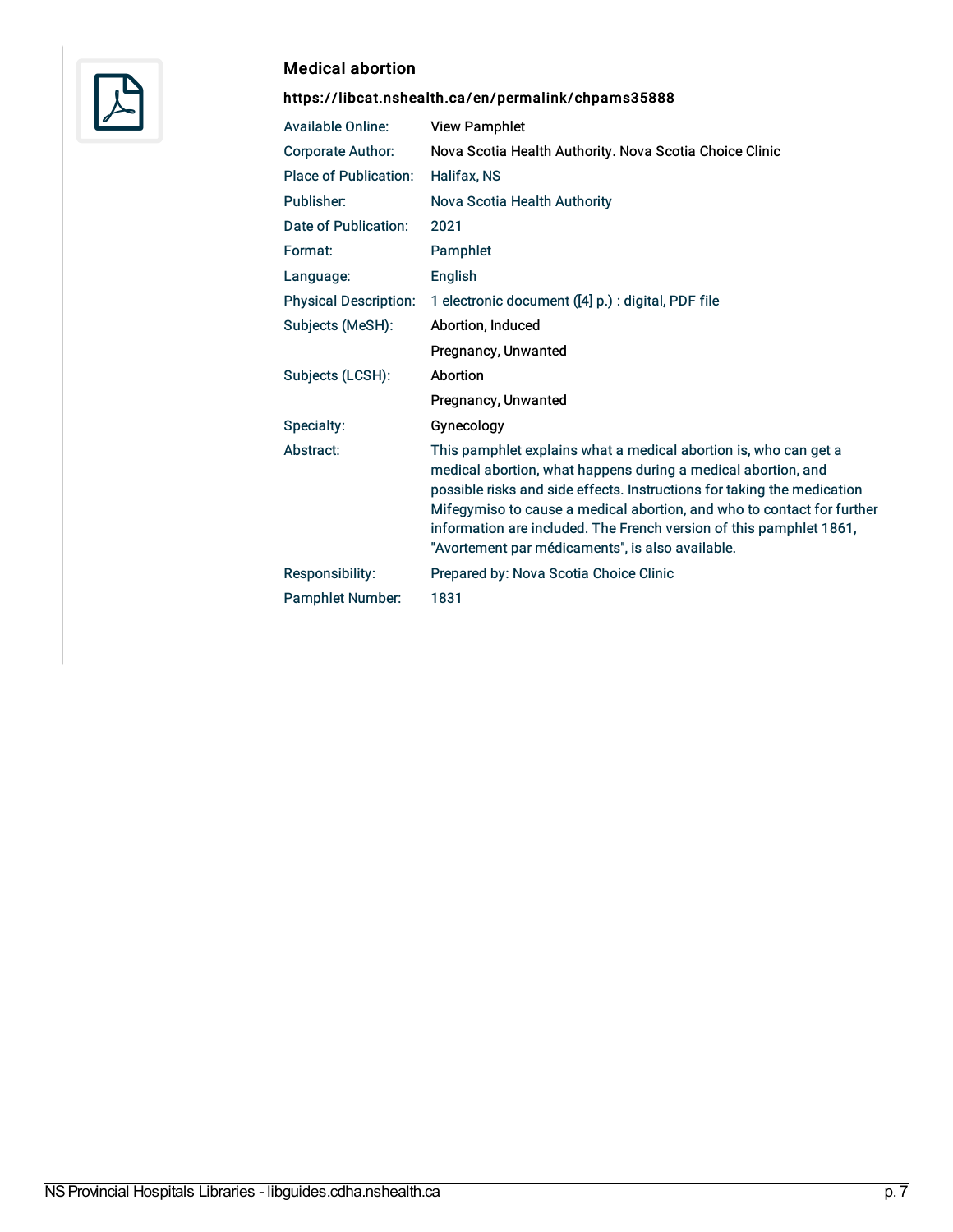

# Medical abortion (Mifegymiso) instructions

| <b>Available Online:</b>     | <b>View Pamphlet</b>                                                                                                                                                                                                                                                                                                                                                                                                                                                                 |
|------------------------------|--------------------------------------------------------------------------------------------------------------------------------------------------------------------------------------------------------------------------------------------------------------------------------------------------------------------------------------------------------------------------------------------------------------------------------------------------------------------------------------|
| <b>Corporate Author:</b>     | Nova Scotia Health Authority. Nova Scotia Choice Clinic                                                                                                                                                                                                                                                                                                                                                                                                                              |
| <b>Place of Publication:</b> | Halifax, NS                                                                                                                                                                                                                                                                                                                                                                                                                                                                          |
| Publisher:                   | Nova Scotia Health Authority                                                                                                                                                                                                                                                                                                                                                                                                                                                         |
| Date of Publication:         | 2021                                                                                                                                                                                                                                                                                                                                                                                                                                                                                 |
| Format:                      | Pamphlet                                                                                                                                                                                                                                                                                                                                                                                                                                                                             |
| Language:                    | <b>English</b>                                                                                                                                                                                                                                                                                                                                                                                                                                                                       |
| <b>Physical Description:</b> | 1 electronic document ([2] p.) : digital, PDF file                                                                                                                                                                                                                                                                                                                                                                                                                                   |
| Subjects (MeSH):             | Abortion, Induced                                                                                                                                                                                                                                                                                                                                                                                                                                                                    |
|                              | Pregnancy, Unwanted                                                                                                                                                                                                                                                                                                                                                                                                                                                                  |
| Subjects (LCSH):             | Abortion                                                                                                                                                                                                                                                                                                                                                                                                                                                                             |
|                              | Pregnancy, Unwanted                                                                                                                                                                                                                                                                                                                                                                                                                                                                  |
| Specialty:                   | Gynecology                                                                                                                                                                                                                                                                                                                                                                                                                                                                           |
| Abstract:                    | This pamphlet explains how to take the medication Mifegymiso to<br>cause an abortion. It lists the supplies you will need, how to take the<br>medications, and symptoms that require you to call the Nova Scotia<br>Choice Clinic Nursing Line. Information about sex and birth control<br>after taking Mifegymiso, and follow-up care is provided. The French<br>version of this pamphlet 1886, "Directives pour un avortement par<br>médicaments (Mifegymiso)," is also available. |
| Responsibility:              | Prepared by: Nova Scotia Choice Clinic                                                                                                                                                                                                                                                                                                                                                                                                                                               |
| <b>Pamphlet Number:</b>      | 1878                                                                                                                                                                                                                                                                                                                                                                                                                                                                                 |